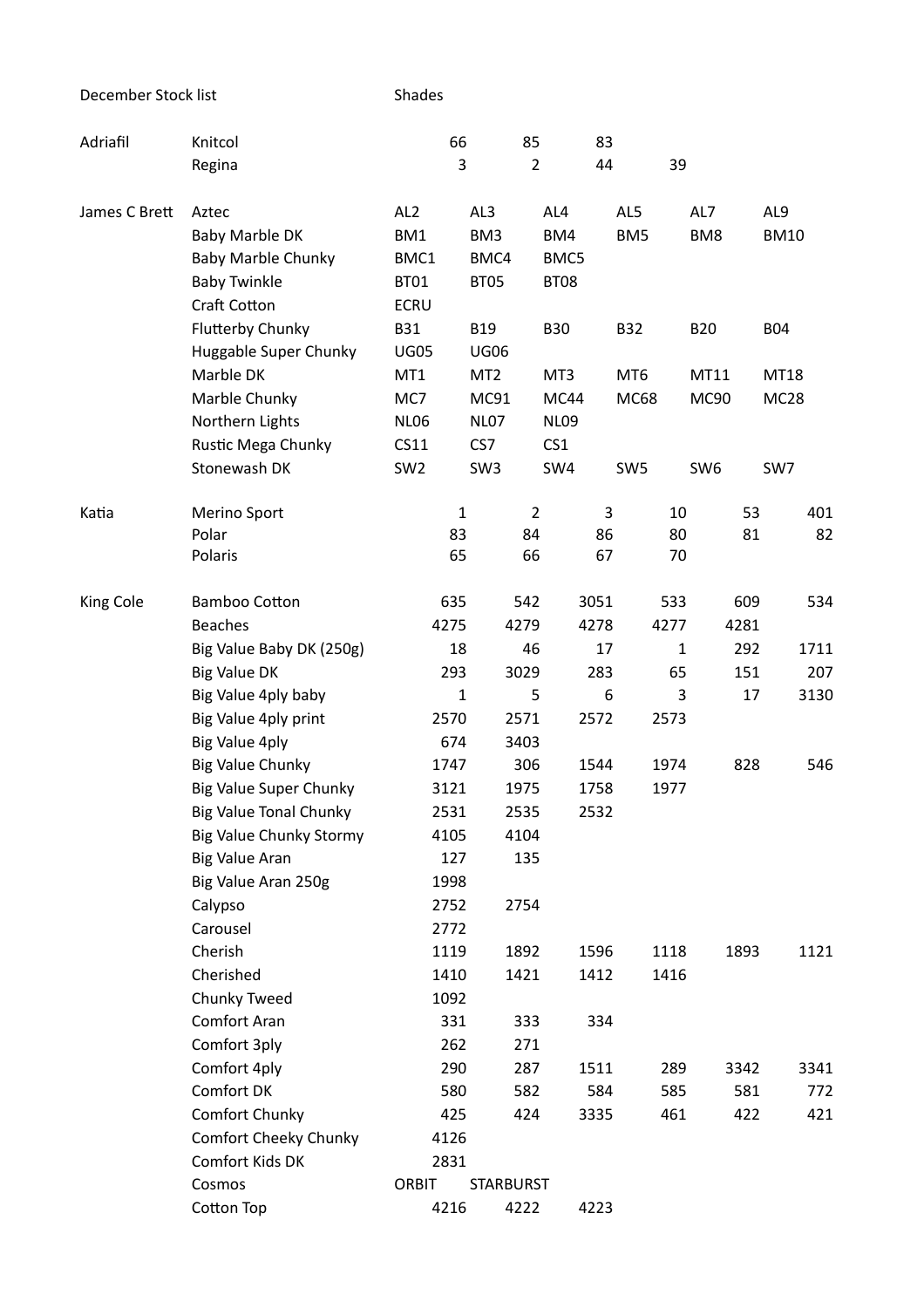|            | Cottonsoft                       | 1851         | 711            | 3030                 | 1575   | 712   | 1574 |
|------------|----------------------------------|--------------|----------------|----------------------|--------|-------|------|
|            | Cottonsoft Candy                 | 2851         | 2852           |                      |        |       |      |
|            | Cottonsoft Crush                 | 2875         |                |                      |        |       |      |
|            | <b>Cuddles Chunky</b>            | 1853         | 300            | 1701                 | 3141   | 351   | 302  |
|            | <b>Cuddles Chunky Multi</b>      | 3060         | 355            | 354                  |        |       |      |
|            | Curiosity                        | 2898         | 2891           | 2890                 |        |       |      |
|            | Dollymix                         | 275          | 71             | 39                   | 273    | 25    | 38   |
|            | Drifter 4ply                     | 4235         |                |                      |        |       |      |
|            | <b>Drifter Baby</b>              | 1380         | 1379           | 1377                 | 1375   | 1376  | 1384 |
|            | Drifter Chunky                   | 2151         | 2152           |                      |        |       |      |
|            | Drifter DK                       | 1358         | 1356           | 3039                 |        |       |      |
|            | Fashion Aran Combo               | 2335         |                |                      |        |       |      |
|            | Fjord                            | 4559         |                |                      |        |       |      |
|            | Galaxy                           | 679          | 684            | 724                  | 3139   | 1881  | 1628 |
|            | Giza Cotton 4ply                 | 2473         | 2479           |                      |        |       |      |
|            | Giza Cotton DK                   | 1605         | 1858           | 1608                 | 1856   |       |      |
|            | Glitz                            | 483          | 565            | 1520                 | 3388   | 105   | 480  |
|            | Glitz Chunky                     | 175          |                |                      |        |       |      |
|            | Luxury Merino                    | 2615         |                |                      |        |       |      |
|            | Magnum                           | 1438         | 1980           | 1441                 | 1981   |       |      |
|            | Melody DK                        | 960          | 962            | 1676                 | 965    |       |      |
|            | Merino Blend DK                  | 18           | 1766           | 1986                 | 791    | 853   | 1531 |
|            | Merino 4ply                      | black        | white          |                      |        |       |      |
|            | Moments                          | 473          | 471            | 526                  | 476    | 498   | 1876 |
|            | Opium                            | 196          | 190            | 197                  | 235    | 199   | 191  |
|            | Opium Palette                    | 1392         | 1393           | 1398                 | 1403   |       |      |
|            | Orbit Super Chunky               | 4084         | 4083           |                      |        |       |      |
|            | Pricewise                        | taupe        | amber          | gold                 | sorbet | candy |      |
|            | Riot DK                          | 237          | 240            | 3351                 | 3349   |       |      |
|            | <b>Riot Chunky</b>               | 3178         |                |                      |        |       |      |
|            | Shine DK                         | 137          | 1719           | 142                  | 138    |       |      |
|            | Smarty DK                        | 1486         | 1484           | 3372                 | 1489   | 3127  |      |
|            | Smooth DK                        | 825          | 3053           | 1632                 | 981    | 882   | 3054 |
|            | Splash DK                        | 811          | 815            | 758                  | 818    |       |      |
|            | Superball (250g)                 | $\mathbf{1}$ | 3              | 18                   | 46     | 17    | 6    |
|            | <b>Tinsel Chunky</b>             | 1584         | 3063           | 1779                 | 1994   | 3223  | 217  |
|            | Truffle                          | fondant      | blue ice       | rum raisin earl grey |        |       |      |
|            | Vogue                            | 2111         | 2120           |                      |        |       |      |
|            | <b>Funny Yummy</b>               | 4140         | 4141           | 4143                 |        |       |      |
|            | Yummy                            | 2220         | 2225           |                      |        |       |      |
|            | Zigzag                           | 3320         | 3158           | 3235                 |        |       |      |
| Rico       | <b>Creative Summer Cotton DK</b> | $\mathbf{1}$ | $\overline{2}$ | 4                    | 8      |       |      |
|            | Ricorumi cotton                  | All but 54   |                |                      |        |       |      |
| Stylecraft | <b>Batik DK</b>                  | 1919         | 1911           | 1915                 | 1918   | 1902  | 1909 |
|            | <b>Batik Elements DK</b>         | 1932         | 1934           | 1930                 |        |       |      |
|            | <b>Batik Swirl</b>               | 3729         |                |                      |        |       |      |
|            | Bellissima                       | 3924         |                |                      |        |       |      |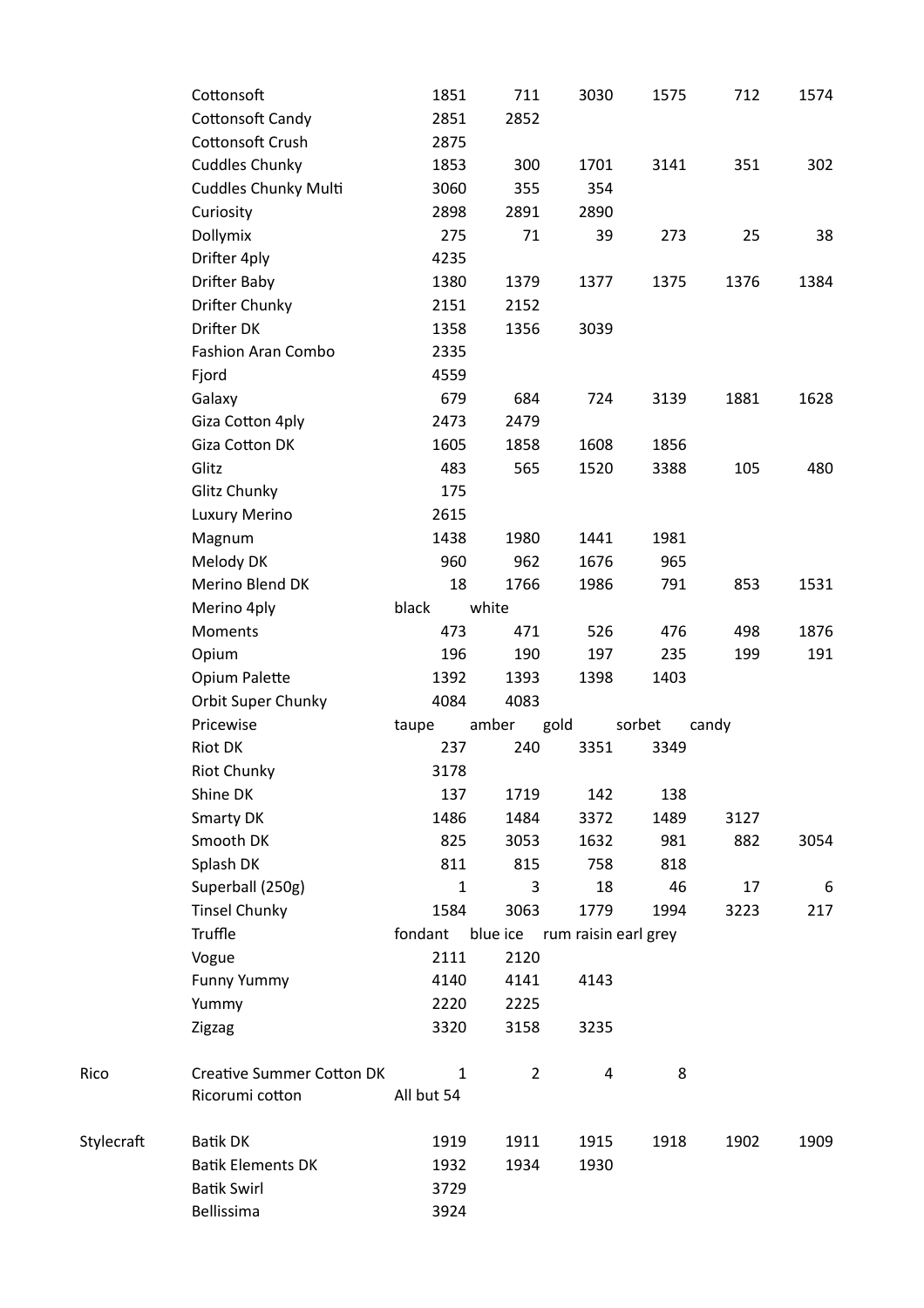|           | Cabaret DK                   | 3576               | 3580      |              |                |      |      |
|-----------|------------------------------|--------------------|-----------|--------------|----------------|------|------|
|           | Classique Cotton DK          | 3690               | 3664      | 3660         | 3656           | 3096 |      |
|           | Life Chunky                  | 2457               | 2302      | 2301         |                |      |      |
|           | Life DK                      | 2322               | 2319      | 2446         | 2416           | 2312 | 2299 |
|           | Lullaby DK                   | 1753               | 1756      | 1759         | 1767           | 1794 |      |
|           | Merrygoround                 | 3142               | 3154      |              |                |      |      |
|           | Naturals Bamboo & Cotton     | 7127               |           |              |                |      |      |
|           | Regatta DK                   | 1745               |           |              |                |      |      |
|           | Special DK                   | Almost all colours |           |              |                |      |      |
|           | Special Aran                 | 1001               | 1002      | 1003         | 1004           | 1005 | 1010 |
|           | Special Chunky               | 1001               | 1002      | 1003         | 1004           | 1005 | 1011 |
|           | Special XL Super Chunky      | 1203               | 1064      | 3055         | 1302           | 3058 | 3060 |
|           | <b>Special Candy Swirl</b>   | 3726               |           |              |                |      |      |
|           | Swift Knit Super Chunky      | 6058               | 6060      | 2050         | 2053           |      |      |
|           | Tweedy                       | 3712               | 3711      |              |                |      |      |
|           | Wondersoft DK                | 1323               | 1346      |              |                |      |      |
|           | <b>Wondersoft Stardust</b>   | 2092               | 2093      |              |                |      |      |
| Patons    | Cotton DK                    | 2751               | 2740      | 2734         | 2712           | 2692 | 2721 |
|           | Cotton 4ply                  | 1734               | 1205      | 1714         | 1124           | 1691 | 1716 |
|           | Fab                          | 8372               | 8375      | 8373         | 8374           | 2070 | 8376 |
|           | Fab 4ply                     | 1034               | 1053      | 1099         |                |      |      |
|           | Soft Tweed                   | 90                 | 5         | 99           | 50             |      |      |
|           | Smoothie                     | 1013               | 1019      | 2019         | 2102           | 1099 | 1010 |
|           |                              |                    |           |              |                |      |      |
| Woolcraft | <b>Baby Print Sparkle</b>    | 634                | 640       |              |                |      |      |
|           | <b>Baby Spot Print</b>       | 643                | 640       | 645          | 642            | 641  |      |
|           | Faircroft DK (500g)          | 10                 | 25        | 940          |                |      |      |
|           | Heritage DK                  | 105                | 100       | 110          | 101            |      |      |
|           | Heritage 4ply                | 142                | 144       | 102          |                |      |      |
|           | <b>New Arrival Random</b>    | 300                | 305       | 329          |                |      |      |
|           | New Fashion DK               | $\text{(all)}$     |           |              |                |      |      |
|           | New Fashion Chunky           | 100                | 175       | 25           | 200            | 194  | 2101 |
|           | PomPom                       | 5                  | 14        | $\mathbf{1}$ | $\overline{a}$ | 8    |      |
|           | Raffles                      | 204                | 201       | 205          | 203            | 206  | 200  |
|           | Shetland Heather Aran        | z-015              | $z - 011$ | z-013        |                |      |      |
|           | <b>Shetland Tweed Chunky</b> | 1423               | 1412      | 1385         | 1373           |      |      |
|           | Superwash Sock Yarn          | 44                 | 4474      | 4432         | 52             |      |      |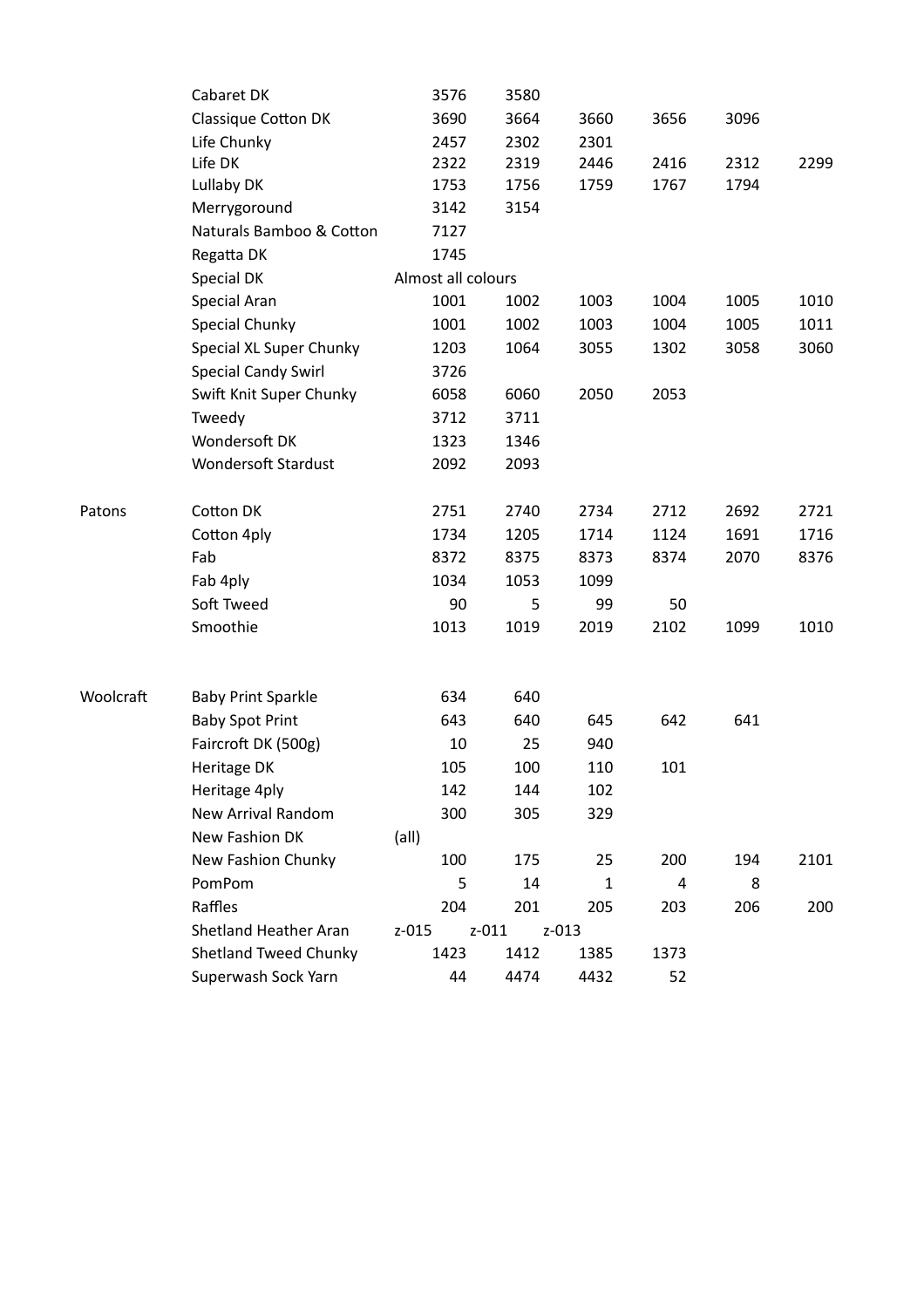| AL10<br>BM9              | AL11<br><b>BM12</b>        | AL18<br><b>BM19</b>             | <b>BM24</b>         | <b>BM26</b>  | <b>BM27</b>         | <b>BM28</b>  | <b>BM29</b>  | <b>BM30</b>  | <b>BM31</b>         |
|--------------------------|----------------------------|---------------------------------|---------------------|--------------|---------------------|--------------|--------------|--------------|---------------------|
| <b>B2</b>                | <b>B33</b>                 | <b>B36</b>                      | B <sub>3</sub>      | <b>B18</b>   | <b>B1</b>           | <b>B11</b>   | <b>B16</b>   | <b>B41</b>   | <b>B13</b>          |
| MT19<br>MC62             | <b>MT20</b><br><b>MC75</b> | MT <sub>24</sub><br><b>MC70</b> | MT32<br><b>MC52</b> | MT33<br>MC81 | MT41<br><b>MC82</b> | MT44<br>MC69 | MT51<br>MC11 | MT52<br>MC45 | MT53<br><b>MC83</b> |
| SW8                      | SW9                        | SW10                            | SW11                | SW12         | SW14                | SW15         | SW16         |              |                     |
| 87                       |                            |                                 |                     |              |                     |              |              |              |                     |
| 619                      | 536                        |                                 |                     |              |                     |              |              |              |                     |
| $\boldsymbol{6}$<br>1552 | $\overline{3}$<br>93       | 24                              | 78                  |              |                     |              |              |              |                     |
| 550                      | 3281                       | 611                             | 639                 | 1745         |                     |              |              |              |                     |

|       | 1730 583 1502 613 1661 1500 1730 |  |  |
|-------|----------------------------------|--|--|
| - 426 |                                  |  |  |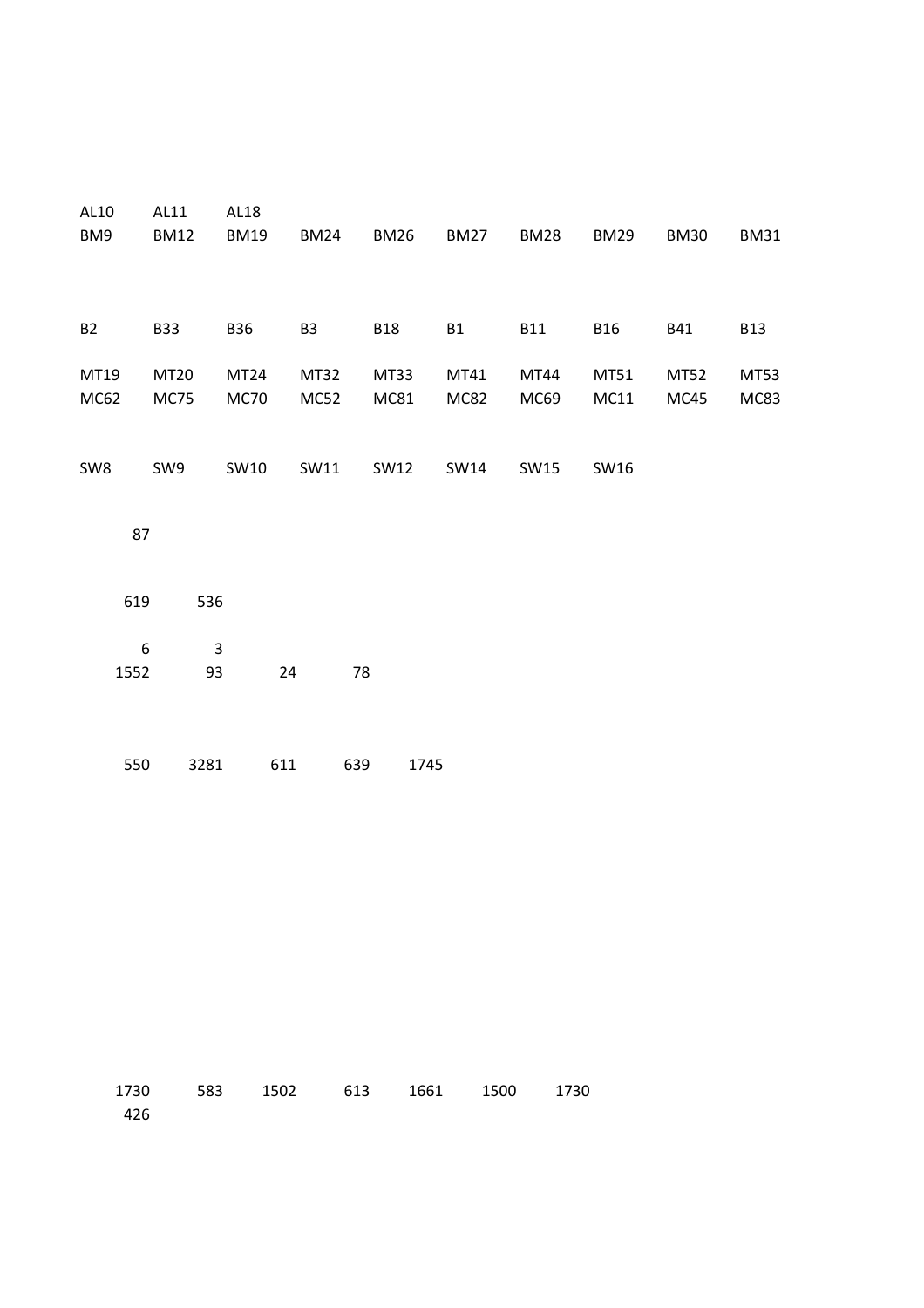| 3031       | 1577       | 710                      | 746           | 1601 | 1849 | 1850 | 714                | 1848 | 719  |
|------------|------------|--------------------------|---------------|------|------|------|--------------------|------|------|
| 3142       | 1699       |                          |               |      |      |      |                    |      |      |
| 49         | $77\,$     | 48                       | $87\,$        | 32   | 9    | 1711 | $\mathbf{1}$       | 149  | 341  |
|            |            |                          |               |      |      |      |                    |      |      |
| 688        |            |                          |               |      |      |      |                    |      |      |
| 3307       | 481        | 1698                     | 3272          | 102  | 1721 | 1525 | 1813               |      |      |
|            |            |                          |               |      |      |      |                    |      |      |
| 55         |            |                          |               |      |      |      |                    |      |      |
| 478<br>198 | 499<br>194 | 470                      | 486           |      |      |      |                    |      |      |
|            |            |                          |               |      |      |      |                    |      |      |
|            |            |                          |               |      |      |      |                    |      |      |
|            | 933 801    |                          |               |      |      |      |                    |      |      |
| 1711       | 292        | $\overline{\phantom{0}}$ |               |      |      |      |                    |      |      |
| 218        | 3067       |                          | 1859 1991 230 |      |      |      | 208 3133 1862 3303 |      | 3067 |
|            |            |                          |               |      |      |      |                    |      |      |

1904 1908 1913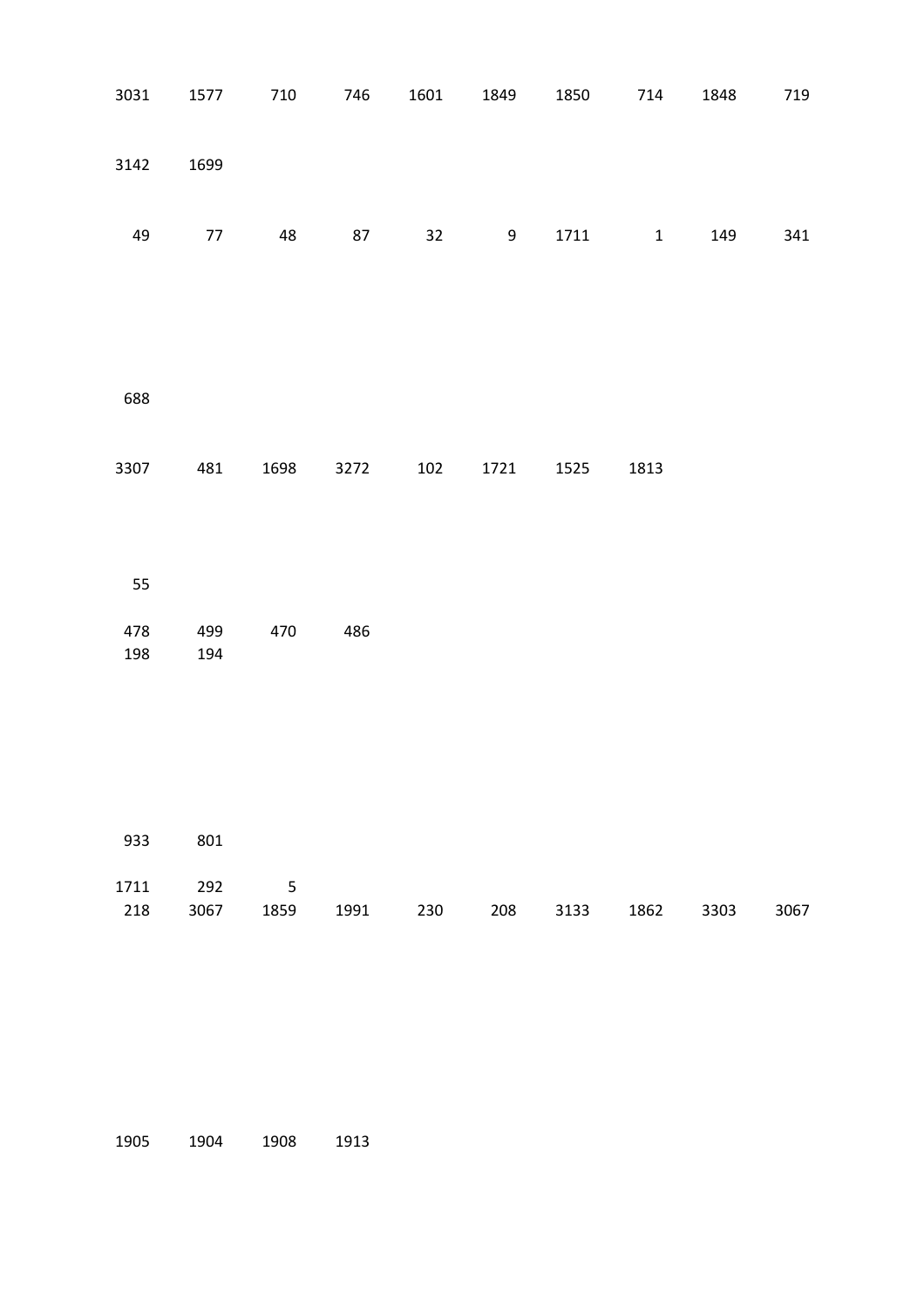2301 2445

|  |  |  |  | 1011 1019 1020 1023 1027 1029 1035 1061 1062 1063 |  |
|--|--|--|--|---------------------------------------------------|--|
|  |  |  |  | 1019 1020 1023 1027 1029 1035 1061 1062 1063 1064 |  |

| 2703<br>1703 | 1115 |      |      |      |      |      |      |      |      |
|--------------|------|------|------|------|------|------|------|------|------|
| 2371         | 2370 | 2310 | 2074 | 2345 | 2080 | 2084 | 2326 | 2085 | 2321 |
| 1033         | 2020 | 2000 | 2100 | 2002 | 1020 |      |      |      |      |

|  |  |  | 125 123 111 106 293 107 140 1000 117 160 |  |
|--|--|--|------------------------------------------|--|
|  |  |  |                                          |  |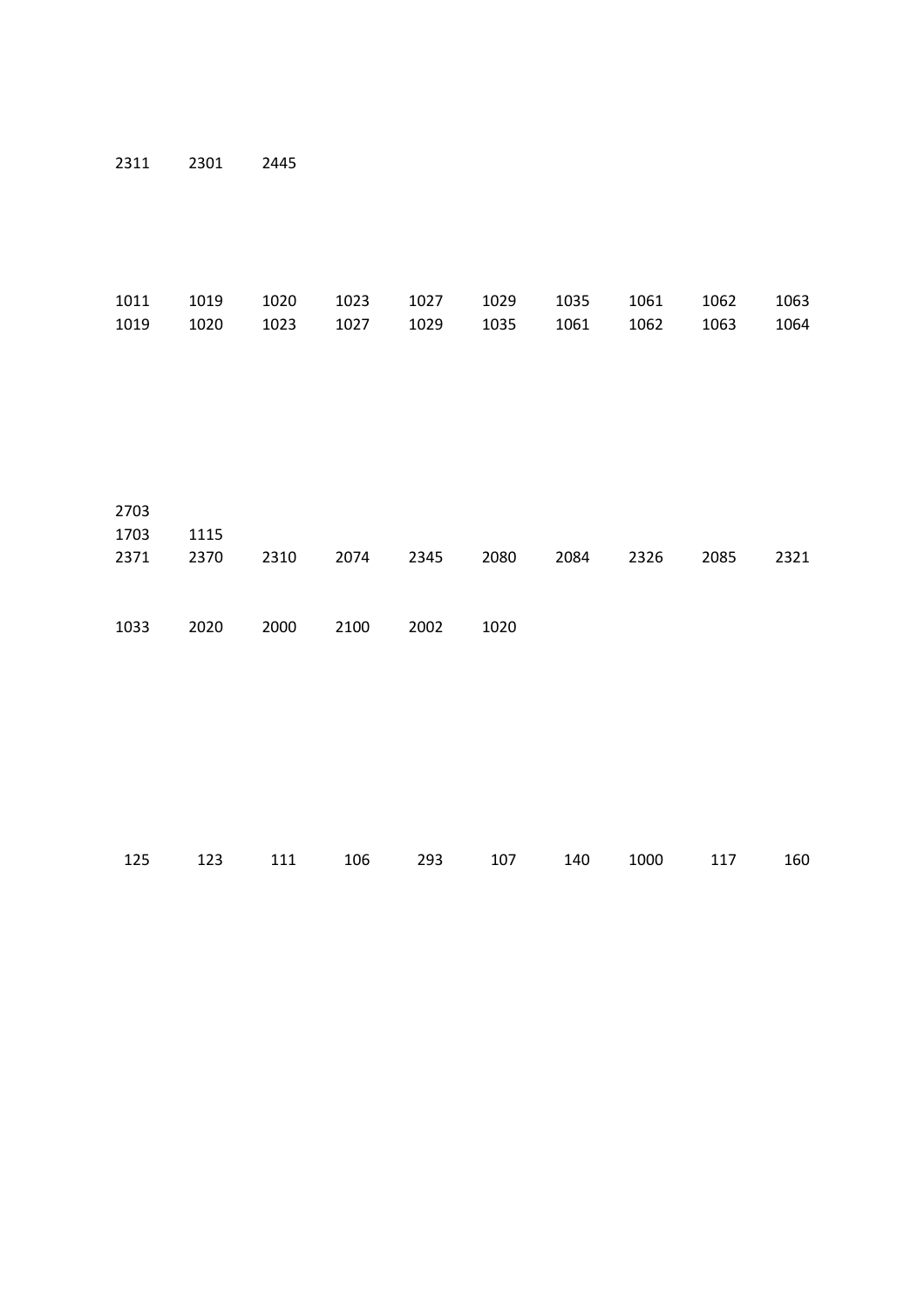BM32 BM36 BM37 BM13 BM38 BM39

MT54 MT55 MT56 MC86 MC84 MC23 MC6 MC8 MC35 MC80 MC10 MC3 MC77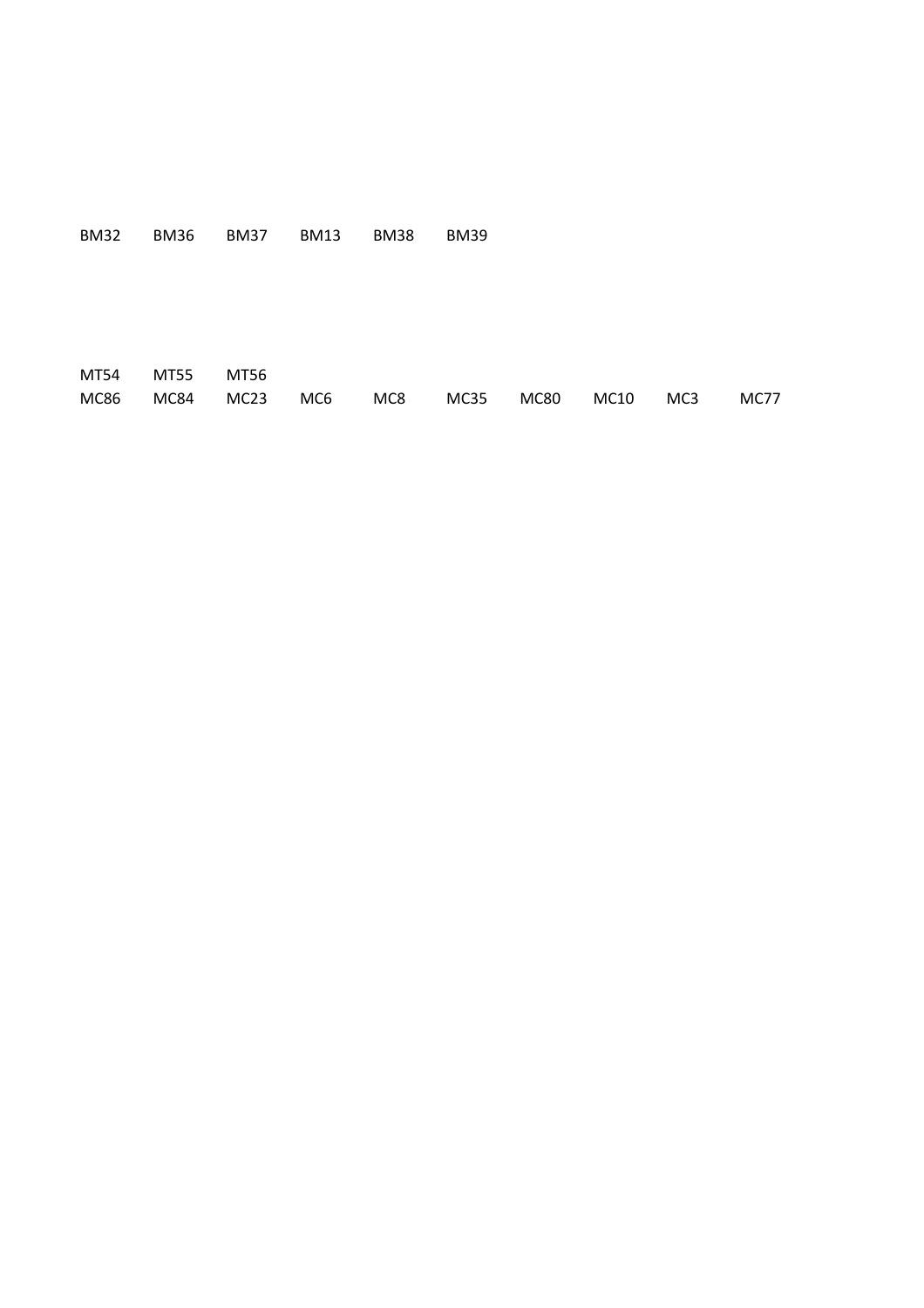236 55

| 215 3302 216 206 227 1780 1781 3064 |  |  |  |
|-------------------------------------|--|--|--|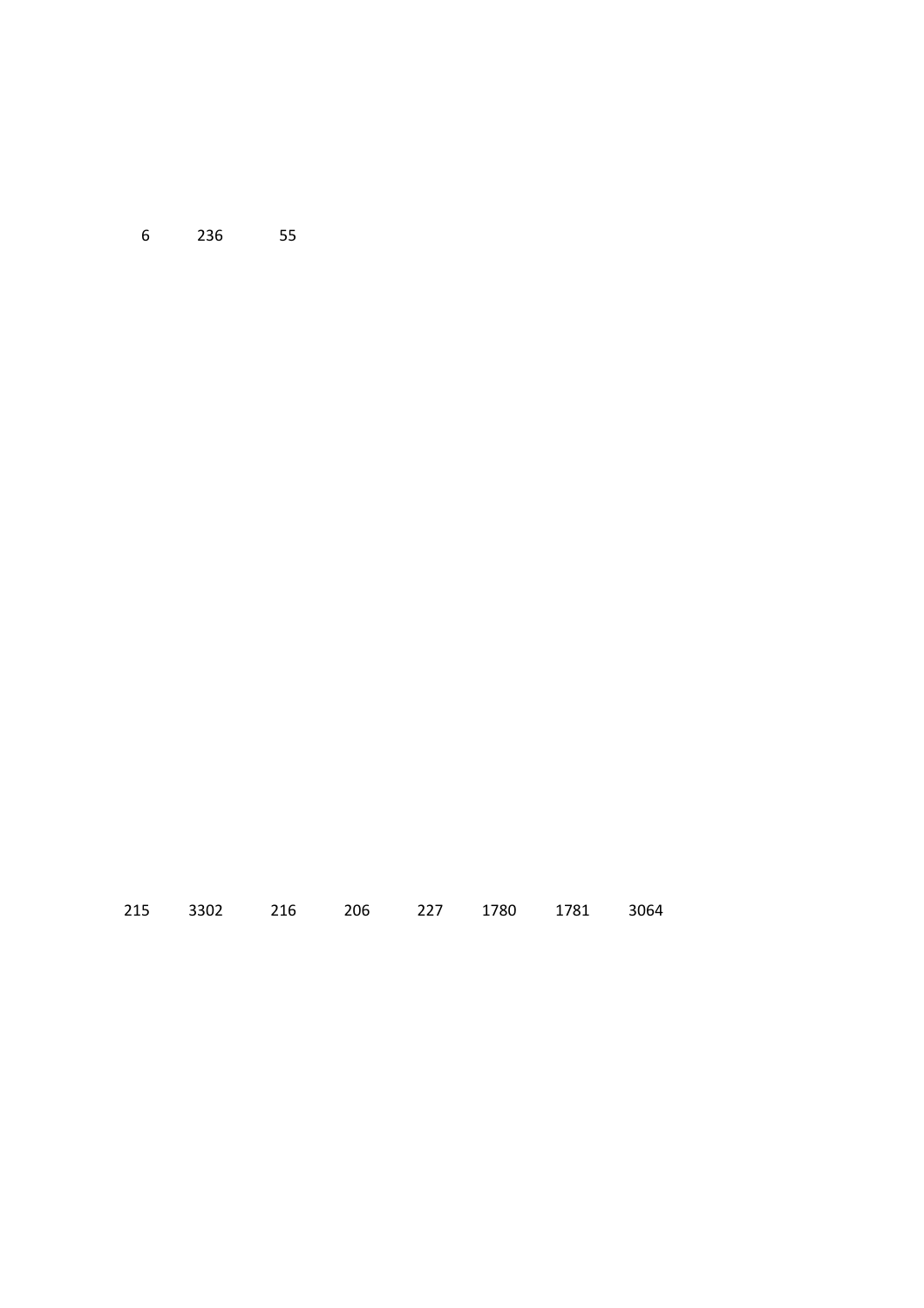|  |  |  |  | 1064 1065 1080 1081 1082 1084 1117 1188 1203 1218 |  |
|--|--|--|--|---------------------------------------------------|--|
|  |  |  |  | 1065 1080 1081 1082 1083 1084 1117 1188 1203 1218 |  |

|  |  | 2323 2308 2369 2076 2357 2305 2342 2341 |  |  |
|--|--|-----------------------------------------|--|--|
|  |  |                                         |  |  |

| 138 | 225 | 133 | 157 | 121 |
|-----|-----|-----|-----|-----|
|-----|-----|-----|-----|-----|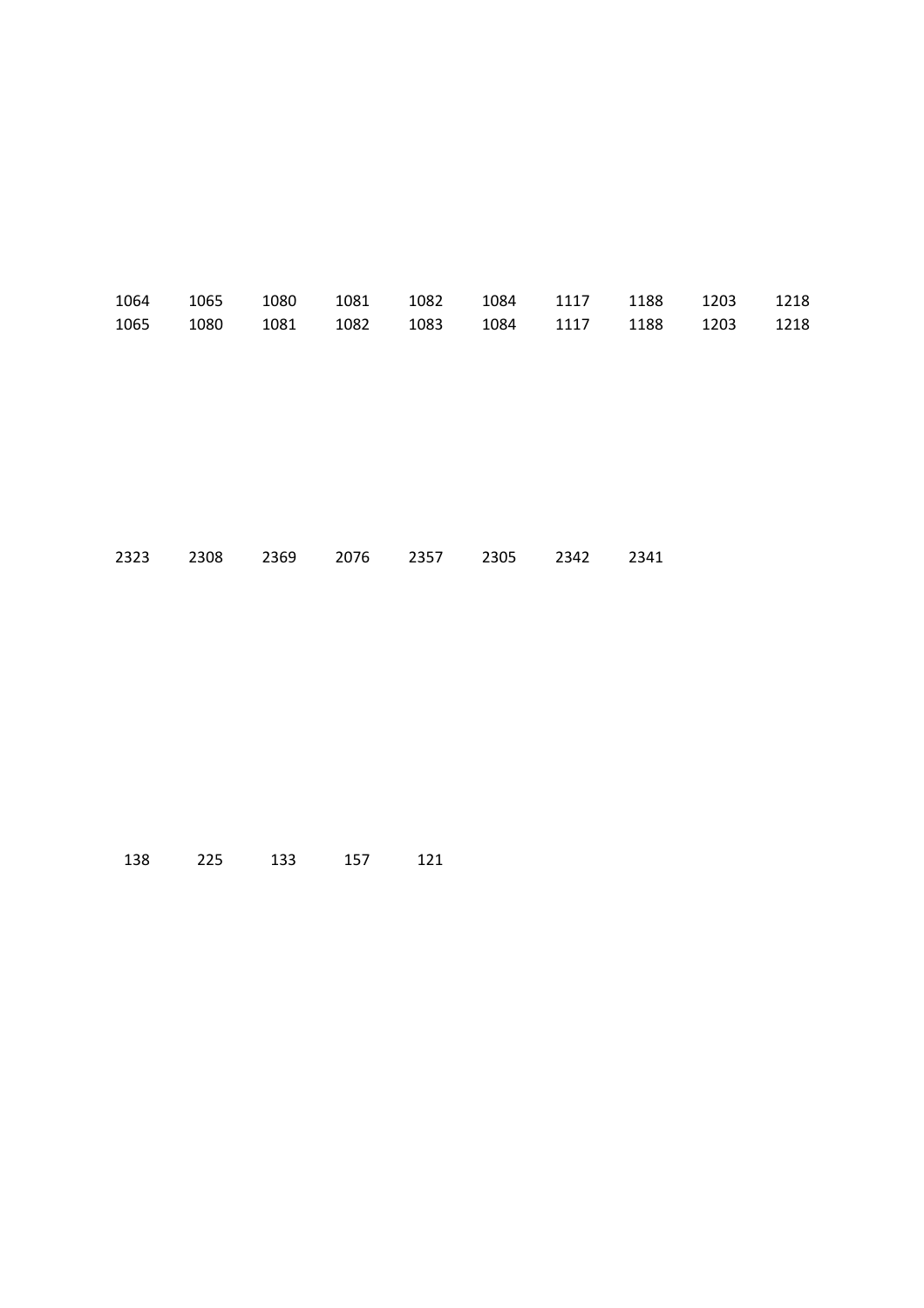MC27 MC76 MC73 MC79 MC89 MC2 MC35 MC34 MC74 MC15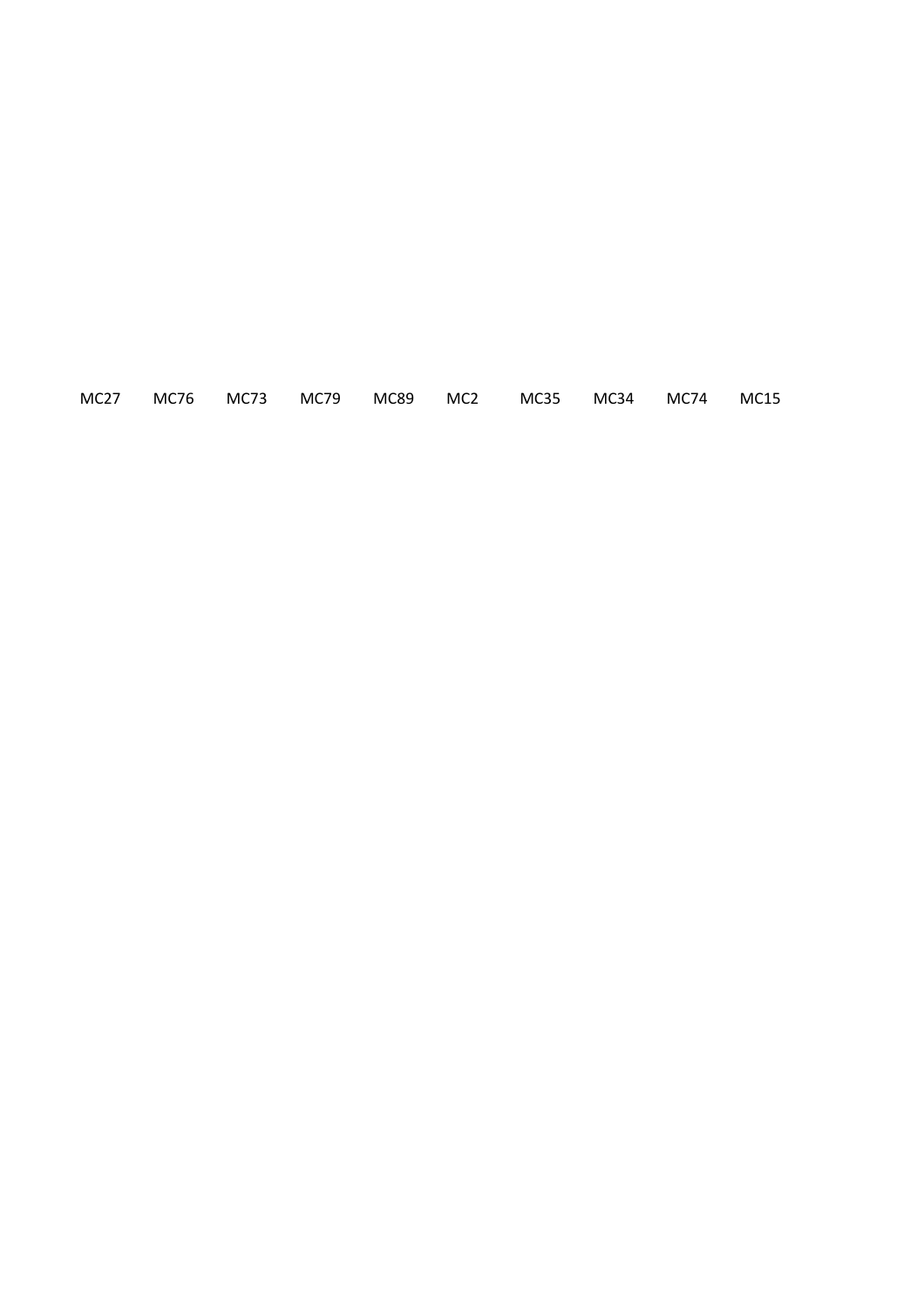|  |  |  |  | 1246 1302 1420 1425 1709 1711 1722 1725 1820 1823 |  |
|--|--|--|--|---------------------------------------------------|--|
|  |  |  |  | 1241 1246 1302 1420 1422 1425 1432 1709 1711 1722 |  |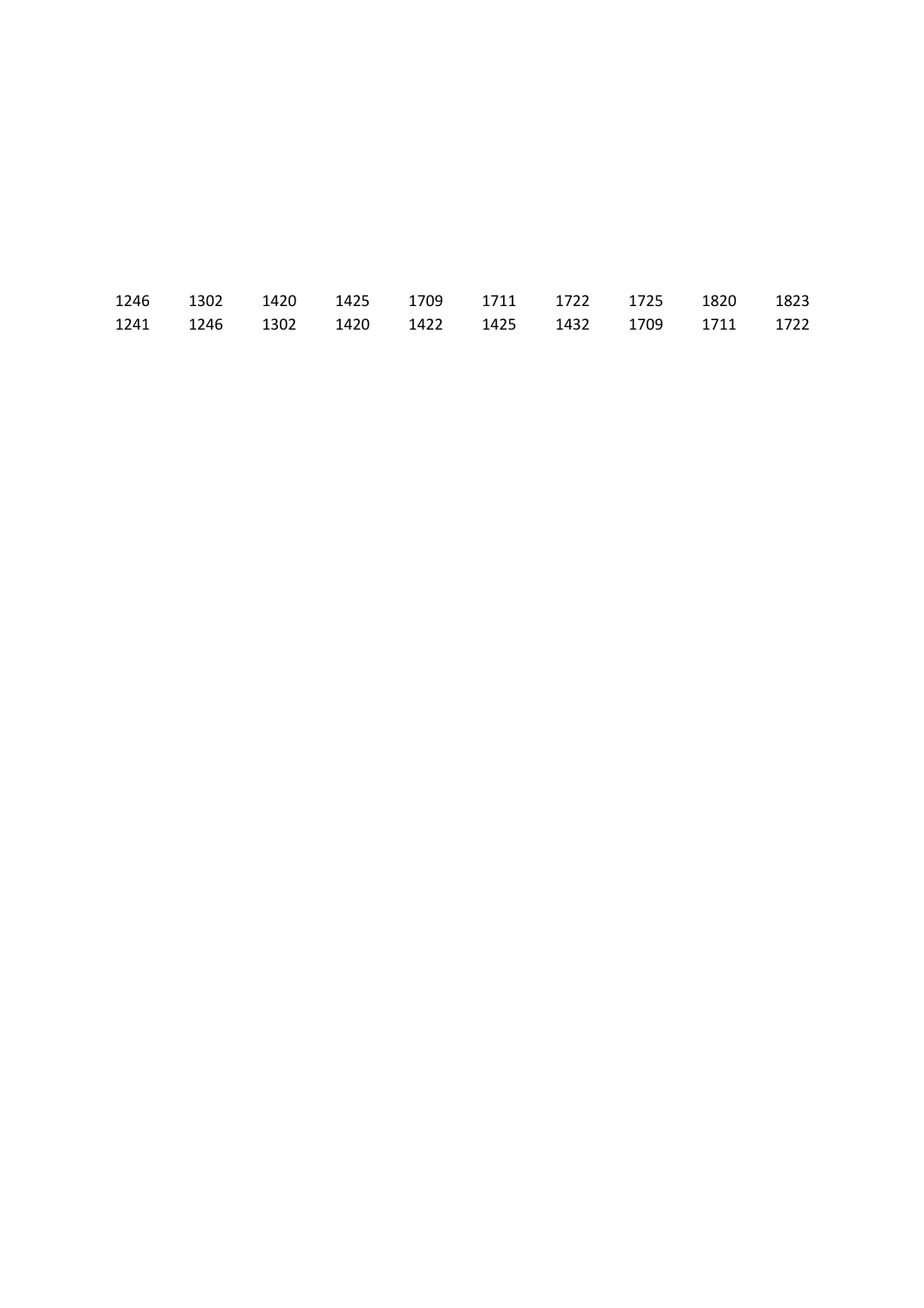MC9 MC59 MC72 MC43 MC14 MC85